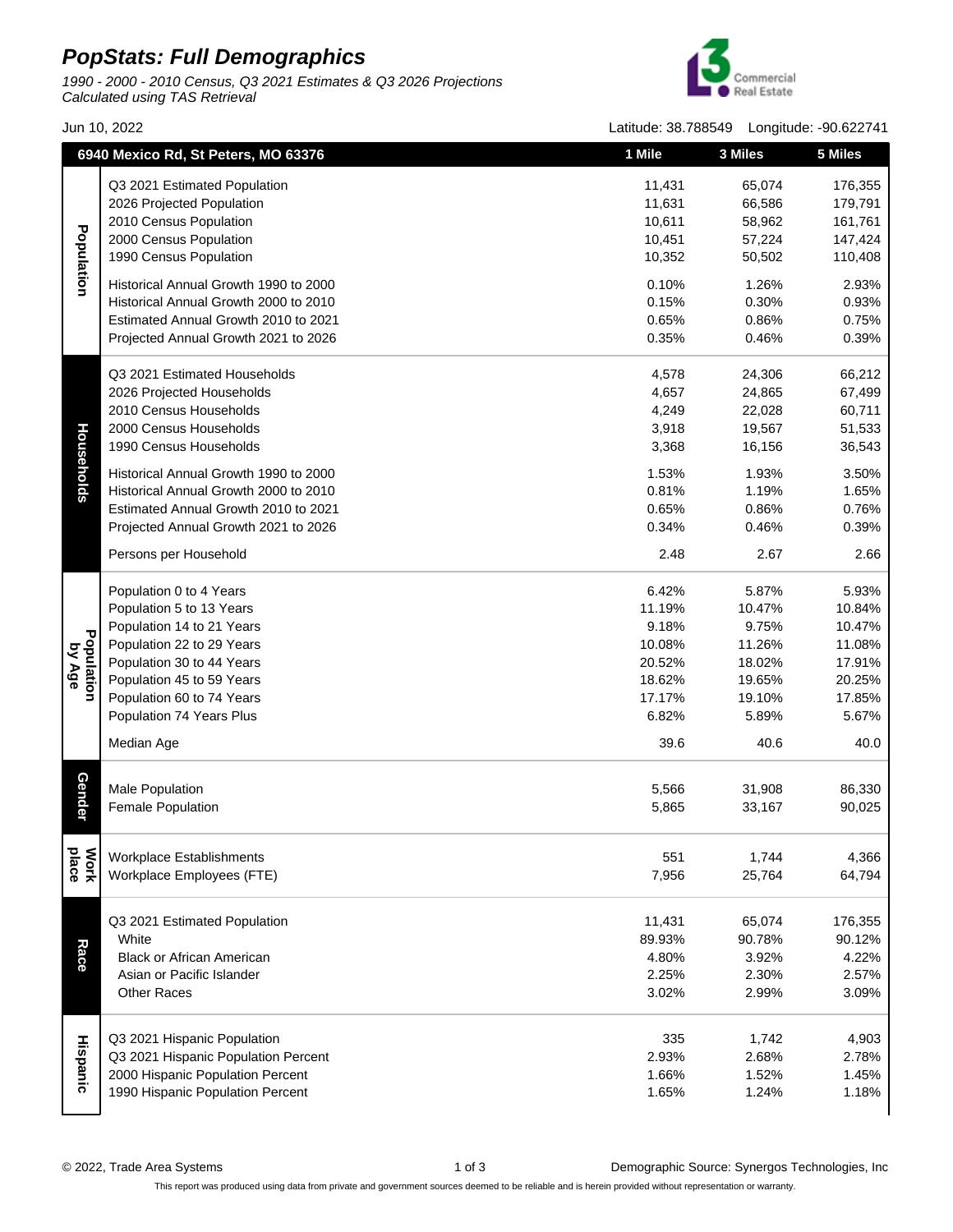## **PopStats: Full Demographics**

1990 - 2000 - 2010 Census, Q3 2021 Estimates & Q3 2026 Projections Calculated using TAS Retrieval



Jun 10, 2022 Latitude: 38.788549 Longitude: -90.622741

|                   | 6940 Mexico Rd, St Peters, MO 63376                                                    | 1 Mile           | 3 Miles         | 5 Miles         |
|-------------------|----------------------------------------------------------------------------------------|------------------|-----------------|-----------------|
|                   | HH Income \$500,000 or more                                                            | 0.83%            | 1.17%           | 1.40%           |
|                   | HH Income \$250,000 to \$499,999                                                       | 0.98%            | 1.39%           | 1.69%           |
|                   | HH Income \$200,000 to \$249,999                                                       | 2.34%            | 3.28%           | 3.95%           |
|                   | HH Income \$175,000 to \$199,999                                                       | 2.45%            | 4.17%           | 3.85%           |
|                   | HH Income \$150,000 to \$174,999                                                       | 4.26%            | 6.57%           | 6.59%           |
|                   | HH Income \$100,000 to \$149,999                                                       | 19.67%           | 22.51%          | 22.23%          |
|                   | HH Income \$75,000 to \$99,999                                                         | 14.03%           | 17.25%          | 16.71%          |
| Income            | HH Income \$50,000 to \$74,999                                                         | 21.63%           | 17.62%          | 17.77%          |
|                   | HH Income \$35,000 to \$49,999                                                         | 10.24%           | 10.61%          | 10.84%          |
|                   | HH Income \$25,000 to \$34,999                                                         | 8.82%            | 6.21%           | 6.15%           |
|                   | HH Income \$15,000 to \$24,999                                                         | 8.03%            | 5.69%           | 5.22%           |
|                   | HH Income \$0 to \$14,999                                                              | 6.71%            | 3.54%           | 3.60%           |
|                   | Average Household Income                                                               | \$82,924         | \$99,012        | \$101,030       |
|                   | Median Household Income                                                                | \$66,989         | \$83,465        | \$83,818        |
|                   | Per Capita Income                                                                      | \$33,401         | \$37,055        | \$38,023        |
|                   | HH Disposable Income \$500,000 or more                                                 | 0.10%            | 0.16%           | 0.19%           |
|                   | HH Disposable Income \$250,000 to \$499,999                                            | 1.33%            | 1.83%           | 2.22%           |
|                   | HH Disposable Income \$200,000 to \$249,999                                            | 0.97%            | 1.34%           | 1.62%           |
|                   | HH Disposable Income \$175,000 to \$199,999                                            | 0.90%            | 1.28%           | 1.56%           |
|                   | HH Disposable Income \$150,000 to \$174,999                                            | 2.02%            | 3.33%           | 3.26%           |
|                   | HH Disposable Income \$100,000 to \$149,999                                            | 13.59%           | 19.13%          | 19.64%          |
| Disposable Income | HH Disposable Income \$75,000 to \$99,999                                              | 17.63%           | 19.49%          | 18.49%          |
|                   | HH Disposable Income \$50,000 to \$74,999                                              | 21.16%           | 21.33%          | 21.21%          |
|                   | HH Disposable Income \$35,000 to \$49,999                                              | 15.94%           | 14.03%          | 13.84%          |
|                   | HH Disposable Income \$25,000 to \$34,999<br>HH Disposable Income \$15,000 to \$24,999 | 9.37%<br>9.50%   | 7.17%<br>6.86%  | 7.47%<br>6.46%  |
|                   | HH Disposable Income \$0 to \$14,999                                                   | 7.49%            | 4.05%           | 4.05%           |
|                   |                                                                                        |                  |                 |                 |
|                   | Average Disposable Household Income                                                    | \$68,062         | \$79,679        | \$81,342        |
|                   | Median Disposable Household Income                                                     | \$57,557         | \$71,143        | \$71,484        |
|                   | Adult Population (25 Years or Older)                                                   | 7,947            | 45,314          | 120,832         |
|                   | Elementary                                                                             | 1.77%            | 1.46%           | 1.31%           |
|                   | Some High School                                                                       | 3.59%            | 3.64%           | 3.60%           |
| (Age              | <b>High School Graduate</b>                                                            | 27.51%           | 26.26%          | 25.23%          |
| atior<br>25+)     | Some College                                                                           | 22.60%           | 22.84%          | 22.66%          |
|                   | Associates Degree                                                                      | 10.21%           | 9.44%           | 9.14%           |
|                   | <b>Bachelors Degree</b>                                                                | 22.05%           | 23.50%          | 24.38%          |
|                   | Graduate Degree                                                                        | 12.29%           | 12.86%          | 13.67%          |
|                   |                                                                                        |                  |                 |                 |
|                   | <b>Total Housing Units</b>                                                             | 4,752            | 25,263          | 68,883          |
| Housing           | <b>Owner Occupied Percent</b>                                                          | 73.05%           | 80.54%          | 79.28%          |
|                   | <b>Renter Occupied Percent</b>                                                         | 23.28%           | 15.67%          | 16.84%          |
|                   | Vacant Housing Percent                                                                 | 3.67%            | 3.79%           | 3.88%           |
| Homes<br>Κg       |                                                                                        |                  |                 |                 |
|                   | Homes Built 1990 to 2000<br>Homes Built 1980 to 1989                                   | 15.61%<br>27.25% | 21.85%          | 33.44%          |
|                   | Homes Built 1970 to 1979                                                               |                  | 36.90%          | 32.60%          |
|                   | Homes Built 1960 to 1969                                                               | 38.29%<br>13.14% | 31.30%<br>7.03% | 22.14%<br>8.20% |
|                   | Homes Built 1950 to 1959                                                               | 3.94%            | 1.99%           | 2.60%           |
|                   | Homes Built 1940 to 1949                                                               | 0.81%            | 0.37%           | 0.47%           |
|                   | Homes Built Before 1940                                                                | 0.96%            | 0.56%           | 0.55%           |
|                   |                                                                                        |                  |                 |                 |

© 2022, Trade Area Systems 2 of 3 Demographic Source: Synergos Technologies, Inc

This report was produced using data from private and government sources deemed to be reliable and is herein provided without representation or warranty.